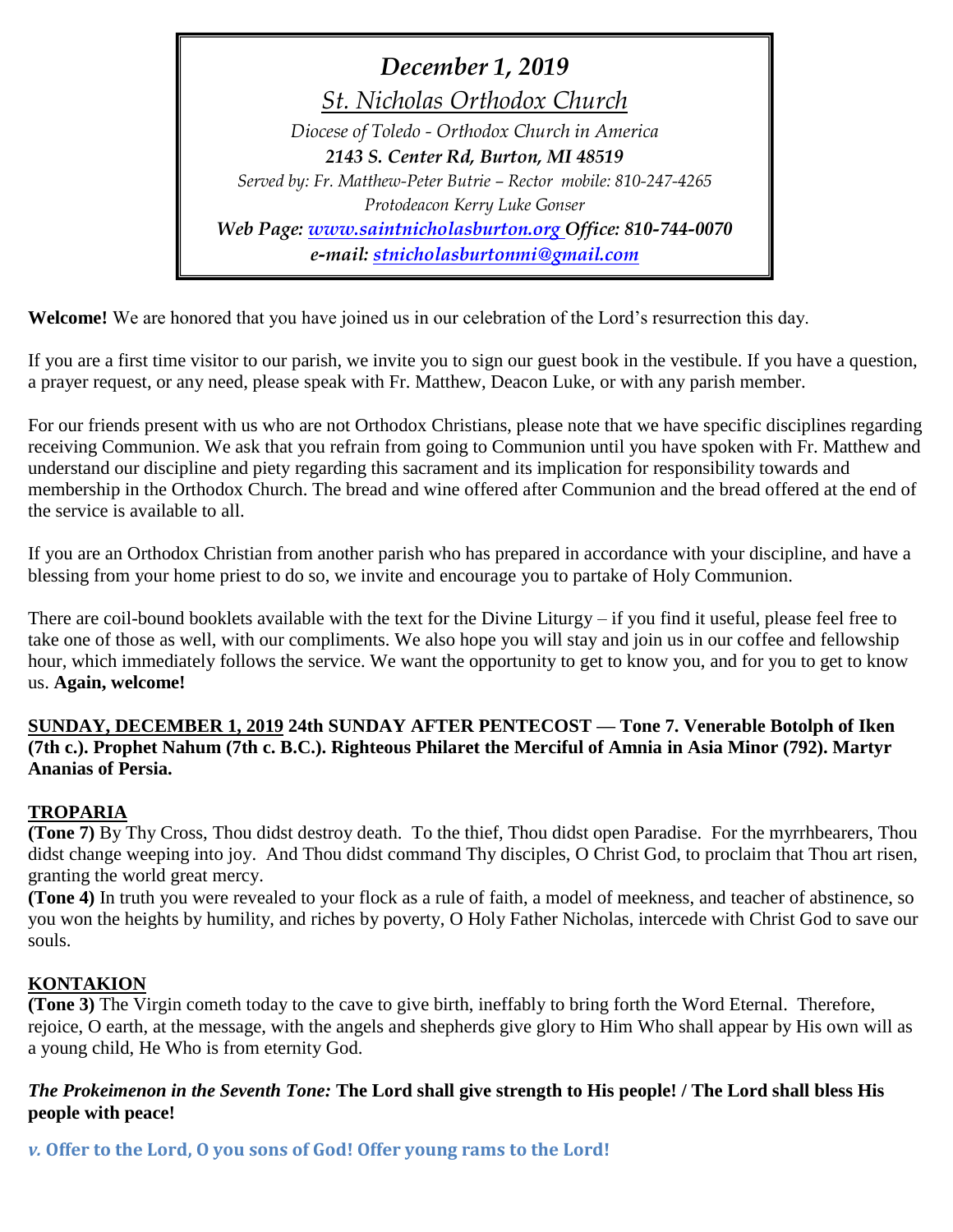## **THE READING FROM THE EPISTLE OF THE APOSTLE PAUL TO THE EPHESIANS (2:14-22)** *Brethren*:

Christ Jesus is our peace, who has made us both one, and has broken down the dividing wall of hostility, by abolishing in his flesh the law of commandments and ordinances, that he might create in himself one new man in place of the two, so making peace, and might reconcile us both to God in one body through the cross, thereby bringing the hostility to an end. And he came and preached peace to you who were far off and peace to those who were near; for through him we both have access in one Spirit to the Father. So then you are no longer strangers and sojourners, but you are fellow citizens with the saints and members of the household of God, built upon the foundation of the apostles and prophets, Christ Jesus himself being the cornerstone, in whom the whole structure is joined together and grows into a holy temple in the Lord; in whom you also are built into it for a dwelling place of God in the Spirit.

#### *Alleluia, Tone 7*

*v:* **It is good to give thanks to the Lord, to sing praises to Your name, O Most High.**  *v:* **To declare Your mercy in the morning, and Your truth by night.** 

**THE HOLY GOSPEL ACCORDING TO LUKE (18:35-43)** Then it happened, as Jesus was coming near Jericho, that a certain blind man sat by the road begging. And hearing a multitude passing by, he asked what it meant. So they told him that Jesus of Nazareth was passing by. And he cried out, saying, "Jesus, Son of David, have mercy on me!" Then those who went before warned him that he should be quiet; but he cried out all the more, "Son of David, have mercy on me!" So Jesus stood still and commanded him to be brought to Him. And when he had come near, He asked him, saying, "What do you want Me to do for you?" He said, "Lord, that I may receive my sight." Then Jesus said to him, "Receive your sight; your faith has made you well." And immediately he received his sight, and followed Him, glorifying God. And all the people, when they saw it, gave praise to God.

**COMMUNION HYMN** Praise the Lord from the heavens! Praise Him in the highest! Alleluia, Alleluia, Alleluia

## *The Holy Gospel according to Mark*

#### *16:1-8 (2nd Matins Gospel)*

Now when the Sabbath was past, Mary Magdalene, Mary the mother of James, and Salome bought spices, that they might come and anoint Him. Very early in the morning, on the first day of the week, they came to the tomb when the sun had risen. And they said among themselves, "Who will roll away the stone from the door of the tomb for us?" But when they looked up, they saw that the stone had been rolled away – for it was very large. And entering the tomb, they saw a young man clothed in a long white robe sitting on the right side; and they were alarmed. But he said to them, "Do not be alarmed. You seek Jesus of Nazareth, who was crucified. He is risen! He is not here. See the place where they laid Him. But go, tell His disciples – and Peter – that He is going before you into Galilee; there you will see Him, as He said to you. So they went out quickly and fled from the tomb, for they trembled and were amazed. And they said nothing to anyone, for they were afraid.

#### December 1, 2019

## န္ကြိုးေခါ့္ဆိုးေခါ့္အိုးေခါ့္အိုးေခါ့္အိုးေခါ့္အိုးေခါ့္အိုးေခါ့္အိုးေခါ့္အိုးေခါ့္အိုးေခါ့္အိုးေခါ့္အိုးေခါ့ **CANDLE INTENTIONS FOR THE HEALTH AND BLESSINGS OF**

Fr. Tom, Fr. Paul, Fr. Anthony, Matushka Rose Marie, Calvin, Helen, Angelo, Joan, Peggy, Bob, Angelo, Christine, Dorothy, Anna, Anna, Alex, Irene, Allen, Deborah, Luba, Kosta, Stojan, Mira, Bosa, Christopher, Allison, Jeanette, Kathryn, Nicholas, Margaret, Joseph, Ted, Marlene, Gladys, my family and friends Joe Tome Special Intention Joe Tome

## **ETERNAL LIGHT AT THE ALTAR**

Helen Bibilikow Blessed Repose (5 yrs., Nov. 28) Kristine, Jerry, Josh & Jenn

# န္ကြိုးေခါင္ဆိုေခါင္ဆိုေခါင္း ျပည္ေခါင္း ခင္ဆိုေခါင္း အိုင္း သို့သူေခါင္း ဆိုင္ရြာေခါင္ဆိုေခါင္း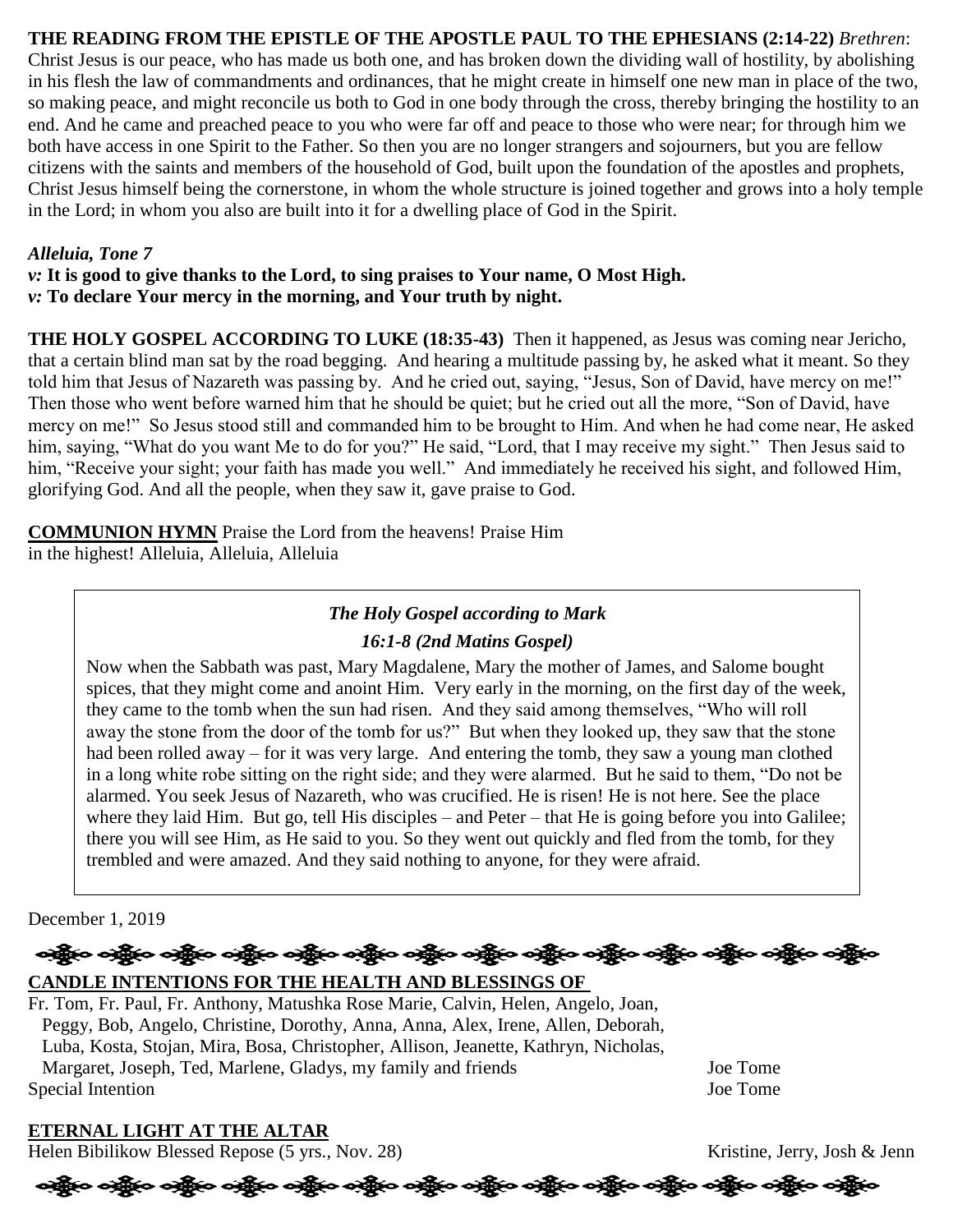**WELCOME** all our friends and visitors. Please join us in our fellowship hall after liturgy for coffee & donuts.

**COFFEE & DONUTS** are provided today by Angelo & Christine Panoff in memory of Matthew Panoff (40 days).

**CHRISTMAS FLOWERS** can be sponsored in honor of the living or as a memorial for the deceased. The sponsors will be listed in the newsletter. Forms are in the parish hall.

**ST. NICHOLAS FEAST DAY** will be celebrated with a Pan-Orthodox Vespers & Liturgy on Thursday, December 5<sup>th</sup> at 6 pm. Please come to join in worship and fellowship at St. Nicholas.

**ST. NICHOLAS DAY CELEBRATION** December 8<sup>th</sup> after Liturgy. There is a signup sheet in the Parish Hall for the potluck. You will find an envelope in your box of offering envelopes for St. Nicholas Day.



**COOKIE BAKING WORKSHOPS** on December 9<sup>th</sup> at 11:30 am  $\&$  on the 11<sup>th</sup> at 10 am.

**COOKIE WALK** will be held on Saturday, December 14<sup>th</sup> from 10 am to 1 pm. Stephanie Stikovich will chair the Cookie Walk this year and requires help from many volunteers. Please call Stephanie at 810-658-8321 or sign up to volunteer whether with baking cookies, set-up, the day of the sale, or the break-down of the hall following the sale. The baked goods need to be delivered by Friday, December  $13<sup>th</sup>$  before 3 pm. There are signup sheets in the parish hall.

**SILENT AUCTION** Three Christmas wreaths are on a table in the parish hall. This is a silent auction fundraiser. Write down your bid on one of the notepads next to the wreath you would like to bid on. Make your bid now!





HOLIDAY PASTRY SALE Assumption is having their holiday pastry sale & luncheon on December 12<sup>th</sup>, 11am – 1:30 pm. Lunch is \$10  $\&$  the deadline to pre-order pastries is December 1<sup>st</sup>. There are fliers in the parish hall with more details.

**COFFEE HOUR** volunteers are needed. There is a signup sheet outside the kitchen window. Please commit to helping out so we can continue having this social time together.

ANGEL TREE PROGRAM Thank you for your response & generosity, all the names have been taken!



Gifts do need to be placed in a gift bag or wrapped but **you must include the child's names and code number on the gifts**. Gift range is between \$30 and \$40 & gift cards are ok for children 15-17 yrs. old. You can pick one or more items from their list-you DO NOT have to purchase all the items requested. Keep the gift amount consistent for all kids in each family Please return the gifts by December  $8<sup>th</sup>$ . If there are any questions, contact Susie Ford (910-978-3026) or Jennifer Shann (810-728-6940).

## **OUR CHARITY MINISTRIES**

**NORTH END SOUP KITCHEN** Please come & minister to Christ with our brothers & sisters December 5th from 9 am-1 pm. "Feeding the hungry is a greater work than raising the dead." St. John Chrysostom

**HOPE IN A BOX** is collecting dish soap for November. Place the items in the blue box in the hall. Catholic Charities Community Closet will distribute the items.

**FOOD DRIVE** Place non-perishable food items in the other blue box in the hall.